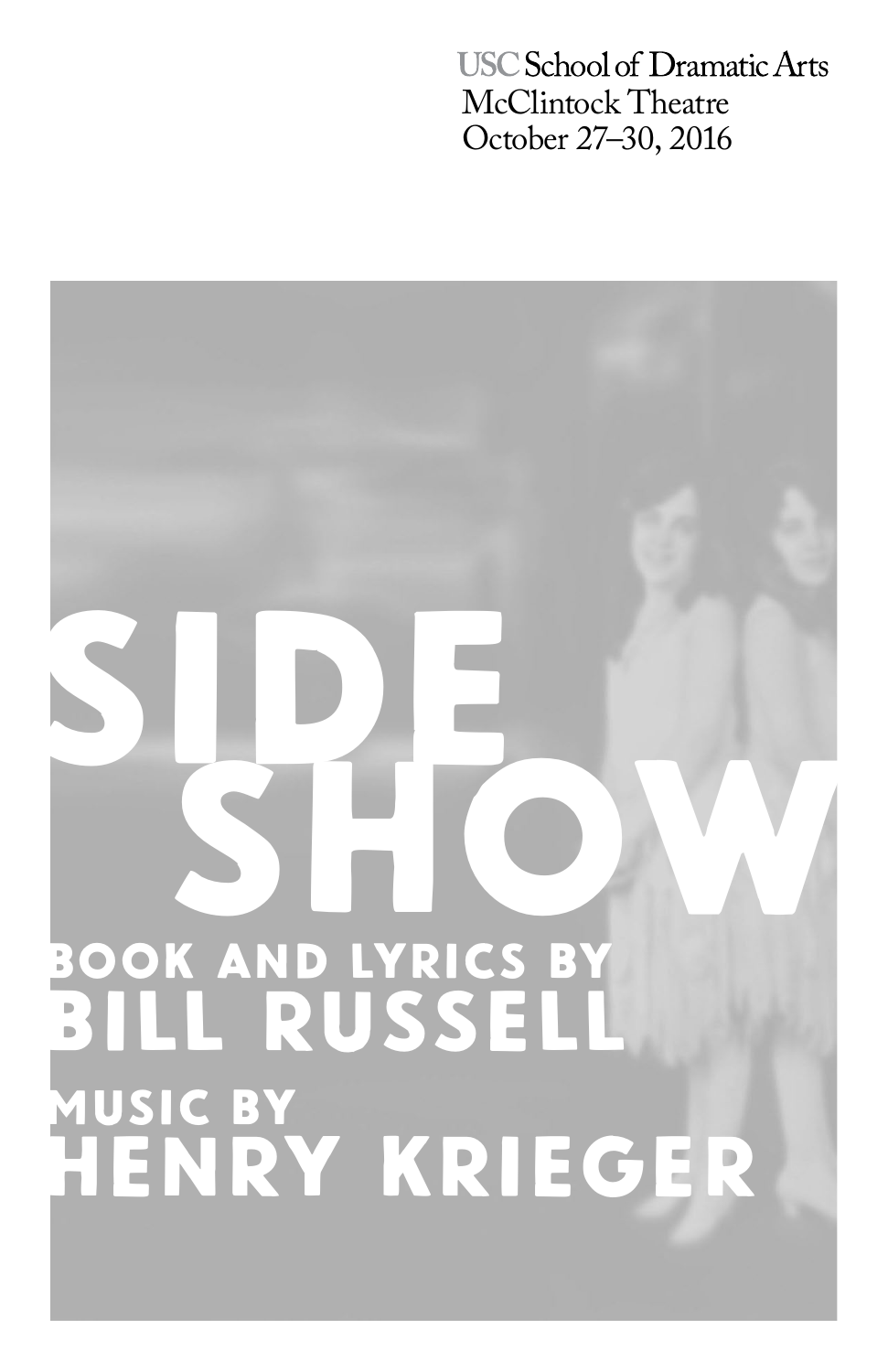# **USC School of Dramatic Arts** SIDE SHOW

**BOOK AND LYRICS BY** Bill Russell **MUSIC BY** Henry Krieger

**WITH** (in alphabetical order)

Liz Buzbee Chas Conacher Harley Douvier Marissa DuBois Aaron Jung Carson Klasner Selene Klasner Hailey Konovalov Brooke Lewis Adrian Lurie Nirvan Patnaik Milo Rechler Luke Matthew Simon Jack Tavcar Maurice Welch Evan Wank

**SCENIC DESIGN** Irene Choi **COSTUME DESIGN** Joe Kennedy

**LIGHTING & PROJECTIONS DESIGN** Justus Bradshaw

**PROSTHETIC MAKEUP DESIGN PROSTHETIC MAKEUP TECHNICIAN** Alexei Dmitriew

Victoria Arais **GLAMOUR MAKEUP DESIGN** Seiko Murakami

**SOUND DESIGN** Stephen Jensen

Savannah Harrow

**STAGE MANAGER**

**CHOREOGRAPHY** Lili Fuller

**FIGHT CHOREOGRAPHY** Joe Sofranko

**MUSICAL DIRECTION** Parmer Fuller

> **DIRECTED BY** VP Boyle

## McClintock Theatre | October 27–30, 2016

SIDE SHOW (2014 Broadway Revival) is presented by special arrangement with SAMUEL FRENCH, INC.

The 2014 Broadway Revival of SIDE SHOW was originally directed by Bill Condon and produced by Darren Bagert, Martin Massman, Jayne Baron Sherman, Joan Raffe & Jhett Tolentino, Universal Stage Productions, Joined At the Hip Productions, CJ E&M/Mike Coolik, Shadowcatcher Entertainment, Michael M. Kaiser, Jim Kierstead, Marc David Levine, Catherine & Fred Adler, Bredeweg & Carlberg, Clear Channel Spectacolor, Curtis Forsythe, Gloken, Highbrow & Nahem, Nobile Lehner Shea Productions, Pretty Freaks, Weatherby & Fishman Theatrical, Matthew Masten, and Jujamcyn Theaters, in association with The John F. Kennedy Center for The Performing Arts & La Jolla Playhouse.

The 1997 Broadway Production of SIDE SHOW was originally directed and choreographed by Robert Longbottom and produced by Emanuel Azenberg, Joseph Nederlander, Herschel Waxman, Janice McKenna, and Scott Nederlander.

**CAST OF CHARACTERS** (in alphabetical order)

*Venus de Milo/The Judge Daisy Hilton* Liz Buzbee *Buddy Foster* Selene Klasner *Geek*

Chas Conacher

*Lizard Man/Sir's Lawyer* Harley Douvier *Fortune Teller*

Marissa DuBois *Half Man/Half Woman* Aaron Jung *Violet Hilton*

Carson Klasner

There will be one 15-minute intermission.

## **MUSICIANS**

Parmer Fuller *Acoustic Piano* | Carson Schutze *Synthesizer* Adrienne Geffen *Reed Player* | Brian Boyce *Percussion*

**WARNING** Please be advised that this production contains theatrical fog and haze and herbal cigarettes.

Hailey Konovalov *Human Pin Cushion/*

Brooke Lewis *Roustabout/ Tod Browning* Adrian Lurie *Dog Boy/Houdini* Nirvan Patnaik

*Auntie*

#### **PRODUCTION STAFF**

ASSISTANT STAGE MANAGER Seira Murakami | REHEARSAL ACCOMPANIST Carson Schutze SCENIC ARTISTS Melanie Treuhaft, Bessie Lebeda | ASSISTANT TECHNICAL DIRECTOR Sandra Huang | SOUND DESIGN PA/MIXER Dominic Torquato | SCENIC DESIGN PA Anhthu Kieu | COSTUME DESIGN PA Angel Zayas | DANCE CAPTAIN Seira Murakami FIGHT CAPTAIN Savannah Harrow | CREW Delaney Brokman, Jordan Davis, Juan Duenas, Mattie Harris-Lowe, Kaleigh Hinthorn, Edina Hiser, Katherine Jacobs, Emma Kantor, Thomas Kasprowicz, Celia Rivera, Olivia Vidas

## **SPECIAL THANKS**

David Bridel, Ali Appelbaum, Molly Chiffer, Sara Fousekis, Els Collins, CB Borger, Connor Ling, Victoria Arais, Alexei Dmitriew, Seiko Murakami, Marissa Gonzalez, Parmer Fuller, Carson Schutze, Savannah Harrow, Seira Murakami & Sprinkles Cupcake ATM

*Roustabout/The Doctor* Milo Rechler

*Terry Conner* Luke Matthew Simon

*3-Legged Man/Ray* Jack Tavcar

*Jake* Maurice Welch

*Sir* Evan Wank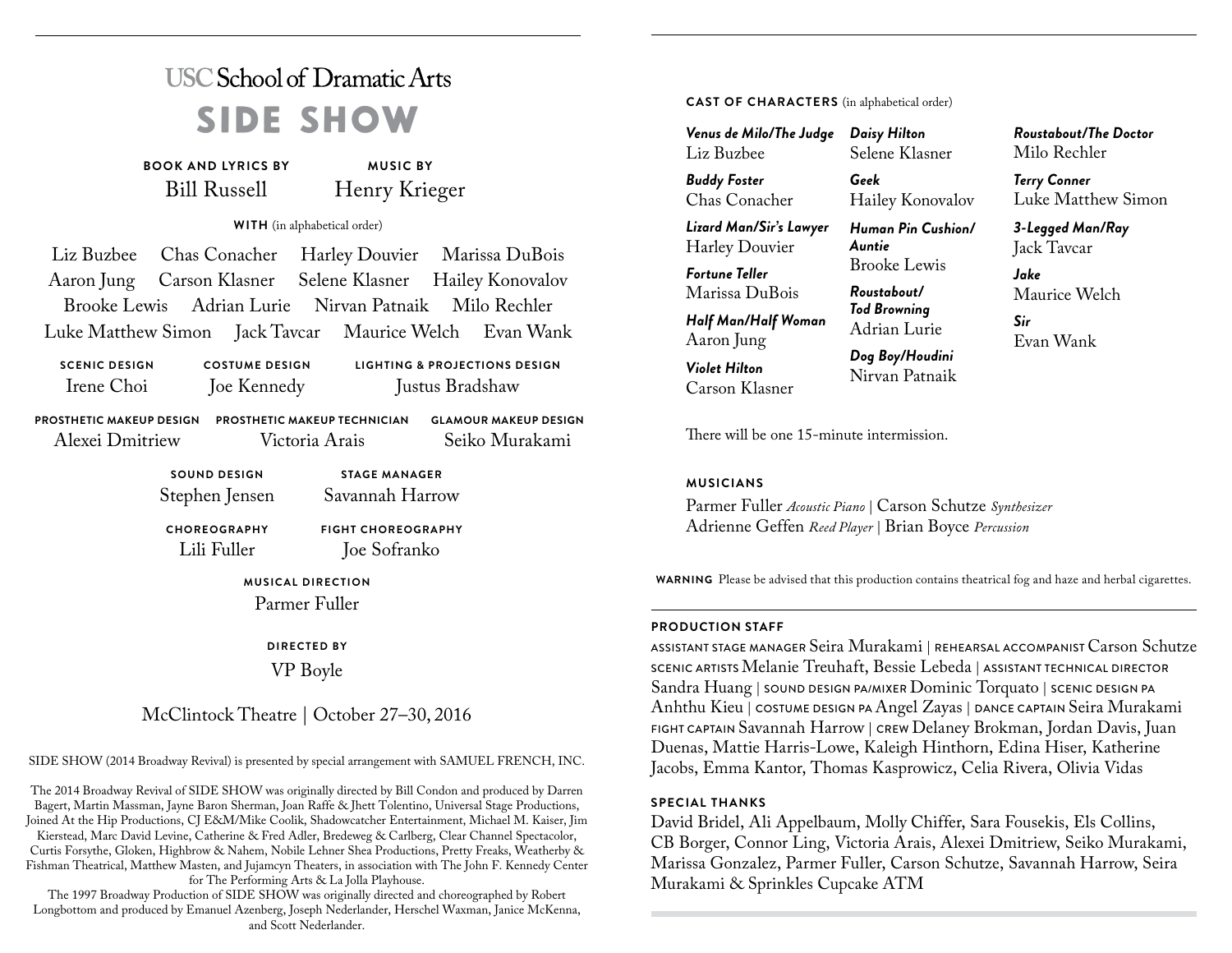#### **MUSICAL NUMBERS**

ACT ONE: *Come Look at the Freaks* / *Sir, Freaks I'm Daisy, I'm Violet* / *Daisy, Violet Like Everyone Else* / *Daisy, Violet Very Well-Connected* / *Terry, Buddy What Brought Him Here?* / *Daisy, Violet The Devil You Know* / *Jake, Fortune Teller, Freaks A Private Exclusive Show* / *Buddy Typical Girls Next Door* / *Daisy, Violet You Should Thank Me Every Day* / *Auntie Cut Them Apart* / *The Doctor, Assistants All in the Mind* / *Houdini Come See A New Land* / *Sir Feelings You've Got to Hide* / *Daisy, Violet Say Goodbye to the Sideshow* / *Full Company Ready to Play* / *Daisy, Violet, Buddy, Ray and Suitors The Interview/Buddy Kissed Me* / *Full Company Who Will Love Me As I Am?* / *Daisy, Violet*

## ACT TWO:

*Stuck With You/ Leave Me Alone* / *Daisy, Violet, Buddy, Ray New Year's Eve* / *Full Company Private Conversation* / *Terry, Daisy One Plus One Equals Three* / *Buddy, Full Company You Should Be Loved* / *Jake, Violet Great Wedding Show* / *Full Company Marry Me, Terry* / *Daisy, Terry I Will Never Leave You* / *Daisy, Violet Come Look at the Freaks* / *Full Company*

## **DIRECTOR'S NOTE**

"But I don't want to go among mad people," Alice remarked. "Oh, you can't help that," said the Cat: "we're all mad here. I'm mad. You're mad." "How do you know I'm mad?" said Alice. "You must be," said the Cat, or you wouldn't have come here."

—Lewis Carroll, *Alice in Wonderland*

**DIRECTOR'S BIO VP Boyle** is a preeminent Broadway audition coach, as well as an expert in contemporary musical theatre and pop/rock musicals with over 25 years of experience on and off the stage. Internationally, his televised coaching appearances include Italy's top-rated talent show *Io Canto* and the Brazilian television series *Broadway Dreams*. Boyle has worked with professionals, students, educators and college programs throughout the US. His innovative approach to curriculum design for the performing arts in higher education integrates wellness, personal branding, technology, entrepreneurship, artistic empowerment and real-world digital skills imperative for current industry trends. He is the author of *Audition Freedom: The Irreverent Wellness Guide for Theatre People,* and has contributed his expertise as a frequent guest contributor for BroadwayWorld.com and Southern Theatre Magazine. An award-winning filmmaker of musical short films and an avid champion of immersive theatre, VP is currently developing a portfolio of new rock musical projects featuring everything from 90's alternative to modern pop — including an original musical series drama, *String Lights*, that includes an array of award-winning composers and lyricists. VP lives in Los Angeles with his French Bulldog, Violet. Affiliations: AEA, SAG/AFTRA, SDC, DGA, EdTA, Musical Theatre Educators' Alliance, Commercial Theatre Institute, The New Musical Exchange. #LiveWhoYouAre #LoveWhatYouDo www.vpboyle.com

## **USC School of Dramatic Arts**

## **DEAN**

David Bridel

**ASSOCIATE DEANS** Professor Sharon Marie Carnicke Professor Velina Hasu Houston (Distinguished Professor, Head of Playwriting, Director of MFA Dramatic Writing) Professor Oliver Mayer

#### **PROFESSORS**

Meiling Cheng (Director of Critical Studies) Madeline Puzo

## **ASSOCIATE PROFESSORS**

Luis Alfaro

#### **ASSISTANT PROFESSORS**

Carla Della Gatta Takeshi Kata Tom Ontiveros (Director of BA Dramatic Arts) Sibyl Wickersheimer

#### **PROFESSORS OF THEATRE PRACTICE**

Andrei Belgrader Natsuko Ohama Andrew J. Robinson

#### **ASSOCIATE PROFESSORS OF THEATRE PRACTICE**

Philip G. Allen (Director of BFA Sound Design) Brent Blair (Director of Applied Theatre Arts) Paula Cizmar Elsbeth M. Collins (Head of Production, Director of BFA Stage Management) Anita Dashiell-Sparks (Diversity Liaison Officer) John DeMita (Director of Visual & Performing Arts Studies) Christina Haatainen-Jones (Head of Design, Director of BFA Design) Joseph Hacker Duncan Mahoney (Technical Director, Director of BFA Technical Direction) Mary-Joan Negro (Head of Undergraduate Acting) Louise Peacock (Acting Head of Critical Studies) Jack Rowe (Artistic Director, Director of BFA Acting) Stephanie Shroyer (Associate Artistic Director) Eric Trules David Warshofsky (Director of MFA Acting)

#### **ASSISTANT PROFESSORS OF THEATRE PRACTICE**

Kathleen Dunn-Muzingo Laura Flanagan Melinda C. Finberg Randle Mell

#### **ADJUNCT LECTURERS**

Tony Abatemarco, Rob Adler, Robert Bailey, Michael Bateman, VP Boyle, Tom Buderwitz, Anne Burk, Frank Catalano, Andi Chapman, Anastasia Coon, Caitlyn Conlin, Gregg T. Daniel, Debra De Liso, Frank Dwyer, Kirstin Eggers, Dan Fishbach, Khanisha Foster, Alan Freeman, Jeff Flowers, Parmer Fuller, Terry Gordon, Jeanette Harrison, Murry Hepner, Michael Keenan, Mary K Klinger, Edgar Landa, Vicki Lewis, Heather Lyle, Jennifer Maisel, Babette Markus, Kevin McCorkle, Lauren Murphy, Ntare Guma Mbaho Mwine, Jeremiah O'Brian, Patrick Pankhurst, Leah Piehl, John Rubinstein, Brett Ryback, Dan Shaner, Christopher Shaw, Jude Shelton, Jennifer Snoeyink, Zachary Steel, Kelly Ward, Julie Welch, Elizabeth Wong

**Courtesy Joint Appointments:** Thomas G. Cummings, Larry E. Greiner (Emeritus), Bruce Smith **Emeriti Faculty:** Don Llewellyn, Eve Roberts, Robert R. Scales, James Wilson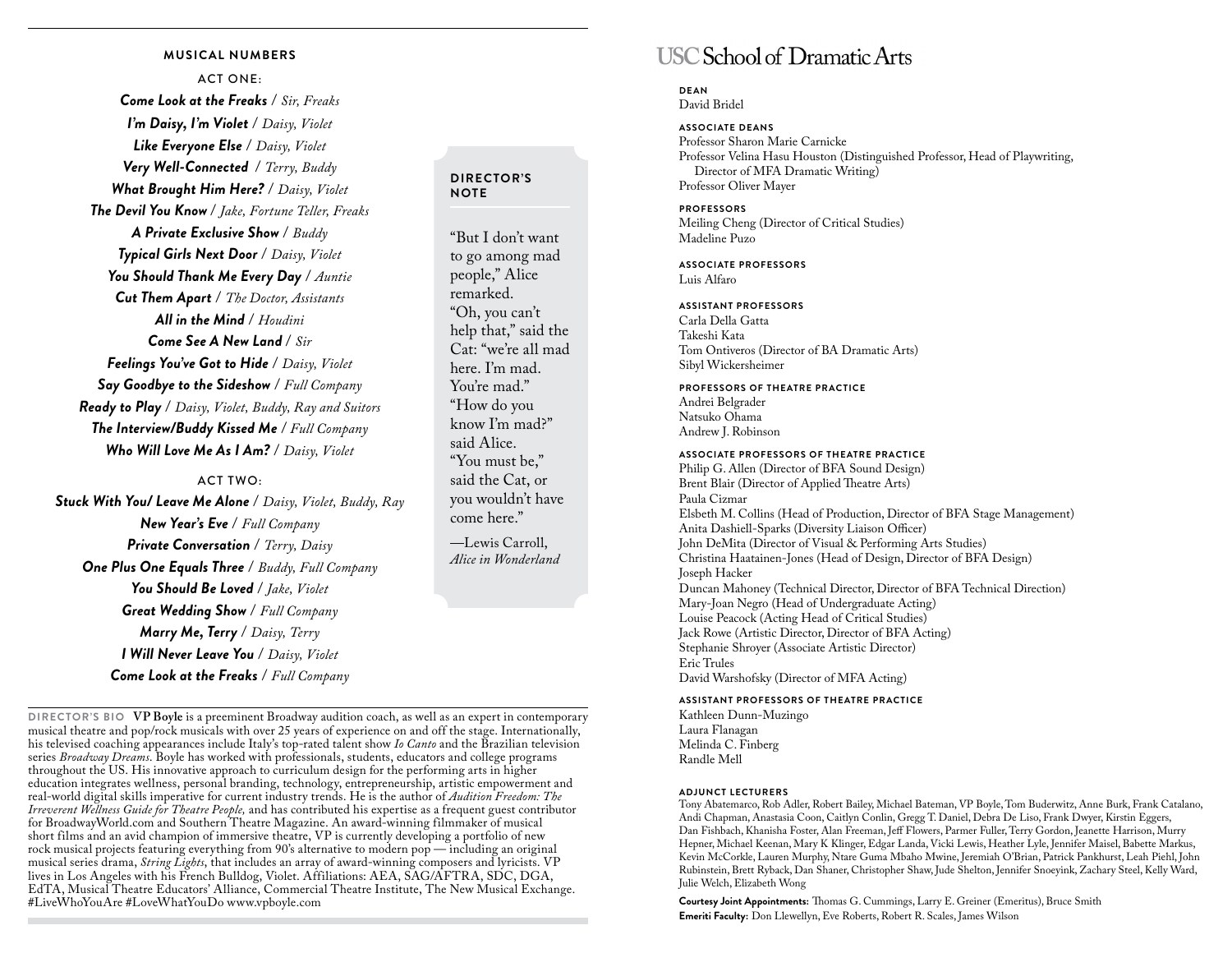#### **BOARD OF COUNCILORS**

Michele Dedeaux Engemann *Founding Chair* Michael Felix *Chair*

Patrick J. Adams Lisa Barkett Todd Black Steve Braverman David Bridel Denise Chamian Greg Foster Brad Fuller Robert Greenblatt Donna Isaacson Gary Lask Alexander LoCasale Michael Meyers Linda Bernstein Rubin James D. Stern Rik Toulon

#### **PARENT AMBASSADORS**

Steve & Abbey Braverman Suzanne Bruce, MD & Malcolm Waddell Elizabeth & Thomas Dammeyer Scott & Deborah DeVries Anne Helgen & Michael Gilligan Mike & Stacy Lederer Ernest & Raphael Morgan



## **STAFF**

### **DEAN'S OFFICE**

*Executive Assistant to the Dean* Karita Pablik *Administrative Assistant* Michele Medina *Information Technology Director* Prakash Shirke

#### **ACADEMIC & STUDENT AFFAIRS**

*Assistant Dean* Lori Ray Fisher *Director of Academic & Student Services* Sergio Ramirez *Academic Advisors* Daniel Leyva, Isaac Vigilla *Director of Internship & Special Programs* Meghan Laughlin *Admissions Counselor* Ramón Valdez *Scheduling Coordinator* Helga Matthews *Office Manager* Mabel Lopez

#### **BUSINESS AFFAIRS**

*Assistant Dean* Virginia Ross *Business Administrator & HR/Payroll Coordinator* Crystal Balthrop *Budget/Business Analyst* Xinmin Chen

#### **COMMUNICATIONS**

*Assistant Dean* Delphine Vasko *Director of Print and Digital Media* Stacey Wang Rizzo *Graphic Designer* Christopher Komuro

#### **DEVELOPMENT**

*Assistant Dean* Sara Fousekis *Director of Major Gifts* Billie Ortiz *Director of Individual Giving* Kimberly Muhlbach *Director of Special Events* Marissa Gonzalez *Development Assistant* Kathy Morgan *Development Research Assistant* Alyson Bourne

#### **PRODUCTION**

*Assistant Technical Directors* Michael Etzrodt, Michael Wiskow *Theatre Manager* CB Borger *Asst. Theatre Managers* Christopher Paci, Joe Shea *Costume Shop Manager* Howard Schmitt *Costume Technicians* Charlotte Stratton, JoEllen Skinner *Scenic Charge Artist* Stephanie Nimick *Properties Manager* Hannah Burnham

## **ABOUT THE SCHOOL**

Located in Los Angeles, a city synonymous with artistic innovation and excellence, the top-ranked USC School of Dramatic Arts is a leader in dramatic arts education. The School uniquely blends artistic training in a conservatory environment with world-class faculty artists and the full academic experience found only within a major research university. This close-knit, supportive environment offers students the freedom to explore their artistic passions. Through programs of the highest caliber, as well as initiatives that provide access to professional experience, students are prepared for leadership in every facet of dramatic arts. For more information, please visit **dramaticarts.usc.edu**.

## **Supporters of Dramatic Arts**

The USC School of Dramatic Arts would like to recognize the generosity of the following individuals and organizations who have supported the School with a gift over the past fiscal year towards core programs such as production, guest artists, scholarship and the Dean's Strategic Fund. We recognize at the visionary level those donors whose tremendous generosity has reached the cumulative giving level of \$1 million+. Their extraordinary commitment has built the foundation for our continued prominence and future achievements.

#### **VISIONARY CIRCLE**

Dr. & Mrs. Peter Bing and the Anna H. Bing Living Trust George N. Burns Trust Katherine B. Loker Robert & Elizabeth Plumleigh *in memory of Karen Plumleigh Cortney*\* Alice, Teresa & Byron Pollitt

#### **DEAN'S CIRCLE**

Steve & Abbey Braverman\* Michael P. Huseby Family\* Brian & Dianne Morton\*

#### **PATRONS OF TRIBUTE**

Albert & Bessie Warner Fund Barnett Charitable Foundation\* Richard & Lori Berke\* Michael & Debbie Felix\* Seth & Vicki Kogan\* Joshua & Siobhan Korman Philanthropic Fund\* The Lederer Family\* Steve & Jerri Nagelberg\* Sally & Howard Oxley *in honor of Madeline Puzo*\* Linda Bernstein Rubin & Tony Rubin\* James & Leslie Visnic\*

#### **SEASON SPONSORS**

Elizabeth & Thomas Dammeyer Lionel F. Conacher & Joan T. Dea\* Scott & Deborah DeVries\* Michael & Melissa Meyers\* Lauren & David Rush\* Suzanne Bruce, MD & Malcolm Waddell\* Craig & Jennifer Zobelein

\*Represents multi-year pledge

The California Wellness Foundation The H.N. and Frances C. Berger Foundation Sorin Eremia The Kalkhurst Family\* Alexander & Megan LoCasale\* Ernest & Raphael Morgan\* Mary Reveles Pallares\*

**EXECUTIVE PRODUCERS**

#### **PRODUCERS**

Anonymous Randolph & Ellen Beatty Roger & Michele Dedeaux Engemann Brad & Ally Fuller Kathryn & John Gilbertson Mark J. & Elizabeth L. Kogan Philanthropic Fund Jeff Kribs Gary & Karen Lask Marshall Sonenshine & Therese Rosenblatt Marc & Meryl Winnikoff

#### **DIRECTORS**

Jonathan & Adrienne Anderle John & Leslie Burns Jerome & Jacqueline Day Gregory & Marci Foster George & Dyan Getz Pat & Cindy Haden from The Rose Hills Foundation Donna Isaacson Christine Marie Ofiesh Steven & Sylvia Ré Aileen & James Reilly Robert R. Scales *in memory of Suzanne Grossmann Scales* Rik Toulon Richard & Diane Weinberg

## Anonymous Joan Beber The Emanuel Bachmann Foundation Barbara Cotler Steve & Cindy Fitz Laurie & William Garrett

Tom & Noelle Hicks Melvin & Doris Hughes Todd & Victoria Johnson James & Margaret Kelly Eddie & Julia Pinchasi Steve & Emily Reynolds Meredith Rowley Carole Shammas & Darryl Holter Anne Tally J.W. Woodruff and Ethel I. Woodruff Foundation

#### **ANGELS**

**PATRONS**

Anonymous Theodore V. Arevalo Mark H. Bevan Yvonne M. Bogdanovich Sara Bancroft-Clair & Pierson Clair The Casa Luca Foundation, Inc. Cleared by Ashley, Inc. Dr. J. Perren Cobb & Mrs. Cynthia Cobb Freddie & Andrea Fenster Jeff & Marie Fishman David & Debra Jensen Marguerite E. Maclntyre Holly & Andrew McCloskey Brian & Linnell McRee Douglas & Elissa Mellinger Cathy Moretti Scott S. Mullet & Jenelle Anne Marsh-Mullet Madeline Puzo Tim & Vicki Rutter John & Cyndy Scotti Rick & Jeanne Silverman Abe & Annika Somer Jeff & Cathie Thermond Ruth Tuomala & Ernest Cravalho Gloria A. Vogt-Nilsen Carol & Grover Wilson

**We hope you will consider becoming a member.** For more information about giving to the School of Dramatic Arts, please contact Sara Fousekis at 213-821-4047 or fousekis@usc.edu.